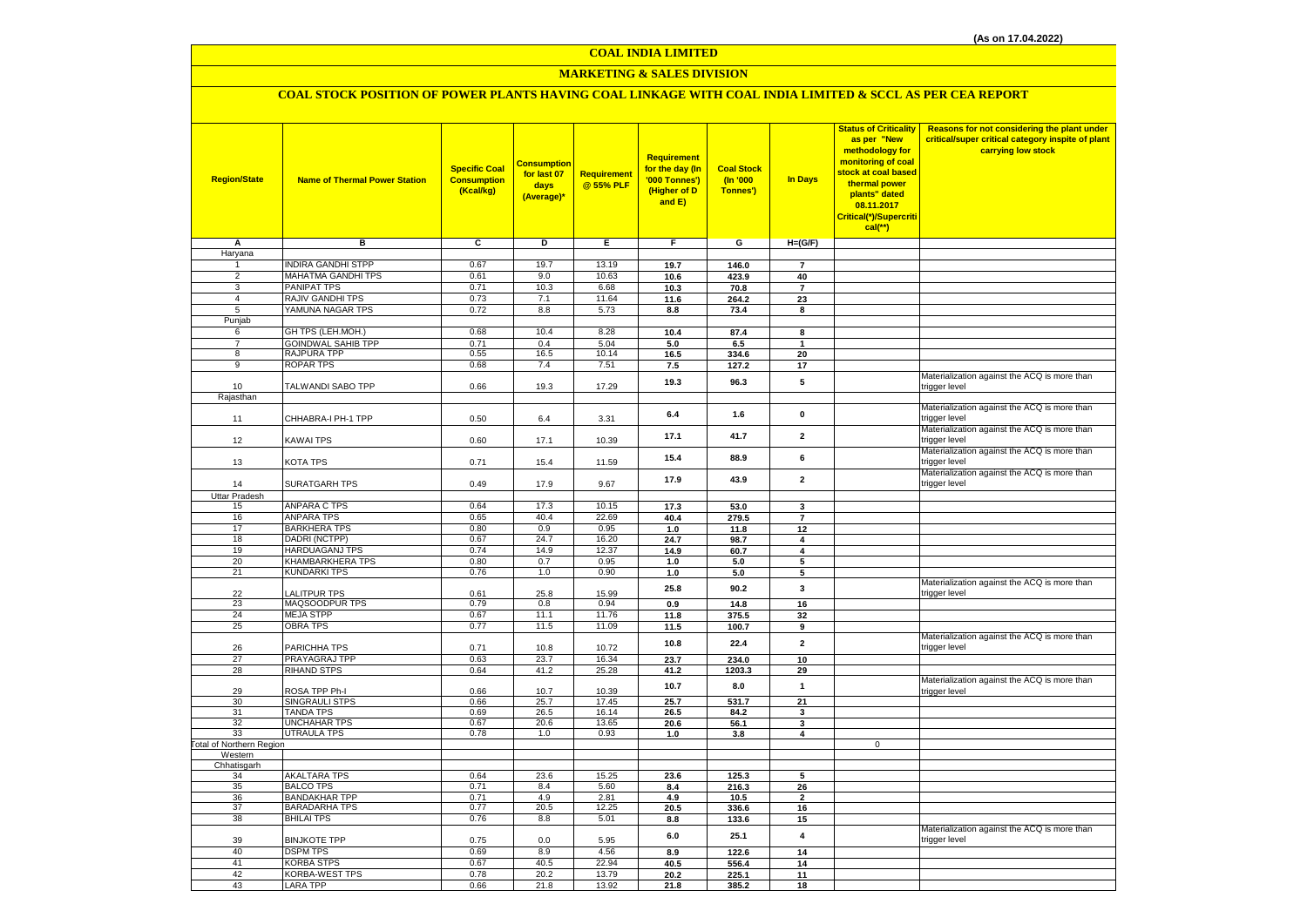### **MARKETING & SALES DIVISION**

### **COAL STOCK POSITION OF POWER PLANTS HAVING COAL LINKAGE WITH COAL INDIA LIMITED & SCCL AS PER CEA REPORT**

| <b>Region/State</b>                | <b>Name of Thermal Power Station</b>     | <b>Specific Coal</b><br><b>Consumption</b><br>(Kcal/kg) | <mark>Consumption</mark><br>for last 07<br>days<br>(Average)* | <b>Requirement</b><br>@ 55% PLF | <b>Requirement</b><br>for the day (In<br>'000 Tonnes')<br>(Higher of D<br>and E) | <b>Coal Stock</b><br>(In '000<br>Tonnes') | <b>In Days</b>               | <b>Status of Criticality</b><br>as per "New<br>methodology for<br>monitoring of coal<br>stock at coal based<br>thermal power<br>plants" dated<br>08.11.2017<br>Critical(*)/Supercriti<br>$cal$ (**) | Reasons for not considering the plant under<br>critical/super critical category inspite of plant<br>carrying low stock |
|------------------------------------|------------------------------------------|---------------------------------------------------------|---------------------------------------------------------------|---------------------------------|----------------------------------------------------------------------------------|-------------------------------------------|------------------------------|-----------------------------------------------------------------------------------------------------------------------------------------------------------------------------------------------------|------------------------------------------------------------------------------------------------------------------------|
| Α                                  | в                                        | c                                                       | Þ                                                             | Е                               | F                                                                                | G                                         | $H=(G/F)$                    |                                                                                                                                                                                                     |                                                                                                                        |
|                                    |                                          |                                                         |                                                               |                                 | 6.3                                                                              | 3.2                                       | $\mathbf{1}$                 |                                                                                                                                                                                                     | Materialization against the ACQ is more than                                                                           |
| 44                                 | <b>NAWAPARA TPP</b>                      | 0.79                                                    | 0.0                                                           | 6.28                            |                                                                                  |                                           |                              |                                                                                                                                                                                                     | trigger level                                                                                                          |
| 45                                 | <b>PATHADI TPP</b>                       | 0.65                                                    | 6.8                                                           | 5.18                            | 6.8                                                                              | 49.1                                      | $\overline{7}$               |                                                                                                                                                                                                     |                                                                                                                        |
| 46                                 | SIPAT STPS                               | 0.68                                                    | 29.3                                                          | 26.62                           | 29.3                                                                             | 582.6                                     | 20                           |                                                                                                                                                                                                     |                                                                                                                        |
| 47                                 | <b>TAMNAR TPP</b>                        | 0.84                                                    | 28.8                                                          | 26.52                           | 28.8                                                                             | 176.4                                     | 6                            |                                                                                                                                                                                                     | Materialization against the ACQ is more than<br>trigger level                                                          |
| 48                                 | <b>JCHPINDA TPP</b>                      | 0.75                                                    | 24.8                                                          | 14.22                           | 24.8                                                                             | 153.1                                     | 6                            |                                                                                                                                                                                                     | Materialization against the ACQ is more than                                                                           |
| Gujarat                            |                                          |                                                         |                                                               |                                 |                                                                                  |                                           |                              |                                                                                                                                                                                                     | trigger level                                                                                                          |
|                                    |                                          |                                                         |                                                               |                                 |                                                                                  |                                           | 12                           |                                                                                                                                                                                                     | Materialization against the ACQ is more than                                                                           |
| 49                                 | <b>GANDHI NAGAR TPS</b>                  | 0.69                                                    | 9.2                                                           | 5.71                            | 9.2                                                                              | 111.8                                     |                              |                                                                                                                                                                                                     | trigger level                                                                                                          |
| 50                                 | SABARMATI (D-F STATIONS)                 | 0.57                                                    | 4.6                                                           | 2.74                            | 4.6                                                                              | 34.0                                      | #REF!                        |                                                                                                                                                                                                     | Materialization against the ACQ is more than                                                                           |
| 51                                 | UKAI TPS                                 | 0.67                                                    | 15.6                                                          | 9.85                            | 15.6                                                                             | 62.7                                      | $\overline{\mathbf{4}}$      |                                                                                                                                                                                                     | trigger level                                                                                                          |
| 52                                 | <b>WANAKBORI TPS</b>                     | 0.67                                                    | 25.1                                                          | 20.22                           | 25.1                                                                             | 159.0                                     | 6                            |                                                                                                                                                                                                     | Materialization against the ACQ is more than<br>trigger level                                                          |
| Madhya Pradesh                     |                                          |                                                         |                                                               |                                 |                                                                                  |                                           |                              |                                                                                                                                                                                                     |                                                                                                                        |
| 53<br>54                           | AMARKANTAK EXT TPS<br><b>ANUPPUR TPP</b> | 0.65                                                    | 3.2<br>16.6                                                   | 1.80<br>10.31                   | 3.2                                                                              | 49.2                                      | 16                           |                                                                                                                                                                                                     |                                                                                                                        |
| 55                                 | <b>BINA TPS</b>                          | 0.65<br>0.74                                            | 5.1                                                           | 4.88                            | 16.6<br>5.1                                                                      | 331.0<br>29.2                             | 20<br>6                      |                                                                                                                                                                                                     |                                                                                                                        |
|                                    |                                          |                                                         |                                                               |                                 |                                                                                  |                                           | $\overline{\mathbf{4}}$      |                                                                                                                                                                                                     | Materialization against the ACQ is more than                                                                           |
| 56                                 | GADARWARA TPP                            | 0.66                                                    | 17.1                                                          | 13.93                           | 17.1                                                                             | 64.8                                      |                              |                                                                                                                                                                                                     | trigger level<br>Materialization against the ACQ is more than                                                          |
| 57                                 | KHARGONE STPP                            | 0.60                                                    | 8.4                                                           | 10.45                           | 10.4                                                                             | 186.5                                     | 18                           |                                                                                                                                                                                                     | trigger level                                                                                                          |
| 58                                 | SANJAY GANDHI TPS                        | 0.82                                                    | 14.6                                                          | 14.57                           | 14.6                                                                             | 41.7                                      | 3                            |                                                                                                                                                                                                     | Non payment of dues                                                                                                    |
| 59                                 | SATPURA TPS                              | 0.67                                                    | 7.6                                                           | 11.79                           | 11.8                                                                             | 45.6                                      | 4                            |                                                                                                                                                                                                     | Non Payment of Dues                                                                                                    |
| 60<br>61                           | <b>SEIONI TPP</b><br>SHREE SINGAJI TPP   | 0.64<br>0.71                                            | 9.2<br>30.5                                                   | 5.06<br>23.50                   | 9.2<br>30.5                                                                      | 61.9<br>136.9                             | $\overline{\mathbf{r}}$<br>4 |                                                                                                                                                                                                     | Non Payment of Dues                                                                                                    |
| 62                                 | <b>VINDHYACHAL STPS</b>                  | 0.69                                                    | 61.4                                                          | 43.60                           | 61.4                                                                             | 1630.1                                    | 27                           |                                                                                                                                                                                                     |                                                                                                                        |
| Maharashtra                        |                                          |                                                         |                                                               |                                 |                                                                                  |                                           |                              |                                                                                                                                                                                                     |                                                                                                                        |
|                                    |                                          |                                                         |                                                               |                                 | 20.1                                                                             | 72.3                                      | $\overline{\mathbf{4}}$      |                                                                                                                                                                                                     | Materialization against the ACQ is more than                                                                           |
| 63<br>64                           | AMRAVATI TPS<br><b>BHUSAWAL TPS</b>      | 0.62<br>0.72                                            | 20.1<br>17.7                                                  | 11.07<br>11.44                  | 17.7                                                                             | 23.8                                      | $\mathbf{1}$                 |                                                                                                                                                                                                     | trigger level<br>Non payment of dues                                                                                   |
| 65                                 | <b>BUTIBORI TPP</b>                      | 0.67                                                    | 0.0                                                           | 5.31                            | 5.3                                                                              | 59.7                                      | 11                           |                                                                                                                                                                                                     |                                                                                                                        |
| 66                                 | CHANDRAPUR(MAHARASHTRA) STPS             | 0.78                                                    | 40.5                                                          | 30.17                           | 40.5                                                                             | 308.1                                     | 8                            |                                                                                                                                                                                                     | Non payment of dues                                                                                                    |
|                                    |                                          |                                                         |                                                               |                                 | 6.0                                                                              | 2.3                                       | $\pmb{0}$                    |                                                                                                                                                                                                     | Materialization against the ACQ is more than                                                                           |
| 67                                 | DAHANU TPS                               | 0.62                                                    | $6.0\,$                                                       | 4.09                            |                                                                                  |                                           |                              |                                                                                                                                                                                                     | trigger level                                                                                                          |
| 68                                 | DHARIWAL TPP                             | 0.67                                                    | 8.3                                                           | 5.34                            | 8.3                                                                              | 80.1                                      | 10                           |                                                                                                                                                                                                     | Materialization against the ACQ is more than<br>trigger level                                                          |
| 69                                 | <b>GMR WARORA TPS</b>                    | 0.67                                                    | 8.5                                                           | 5.29                            | 8.5                                                                              | 46.0                                      | 5                            |                                                                                                                                                                                                     | Materialization against the ACQ is more than<br>trigger level                                                          |
| 70                                 | KHAPARKHEDA TPS                          | 0.89                                                    | 21.0                                                          | 15.72                           | 21.0                                                                             | 123.0                                     | 6                            |                                                                                                                                                                                                     |                                                                                                                        |
| 71<br>72                           | KORADI TPS<br><b>MAUDA TPS</b>           | 0.76<br>0.70                                            | 22.7<br>29.4                                                  | 22.08<br>21.29                  | 22.7<br>29.4                                                                     | 90.0<br>57.4                              | 4<br>$\mathbf{2}$            |                                                                                                                                                                                                     | Non payment of dues                                                                                                    |
| 73                                 | <b>NASIK TPS</b>                         | 0.81                                                    | 6.0                                                           | 6.72                            | 6.7                                                                              | 11.1                                      | $\mathbf{2}$                 |                                                                                                                                                                                                     | Non payment of dues                                                                                                    |
| 74                                 | <b>PARAS TPS</b>                         | 0.74                                                    | 7.8                                                           | 4.90                            | 7.8                                                                              | 34.1                                      | 4                            |                                                                                                                                                                                                     | Non payment of dues                                                                                                    |
| 75                                 | <b>PARLITPS</b>                          | 0.67                                                    | 8.3                                                           | 6.65                            | 8.3                                                                              | 43.8                                      | 5                            |                                                                                                                                                                                                     | Non payment of dues                                                                                                    |
| 76                                 | <b>SOLAPUR STPS</b>                      | 0.56                                                    | 9.7                                                           | 9.73                            | 9.7                                                                              | 47.9                                      | 5                            |                                                                                                                                                                                                     | Materialization against the ACQ is more than<br>trigger level                                                          |
| 77                                 | <b>TIRORA TPS</b>                        | 0.66                                                    | 48.0                                                          | 28.73                           | 48.0                                                                             | 206.9                                     | $\overline{\mathbf{4}}$      |                                                                                                                                                                                                     | Materialization against the ACQ is more than<br>trigger level                                                          |
| 78                                 | WARDHA WARORA TPP                        | 0.66                                                    | 5.1                                                           | 4.71                            | 5.1                                                                              | 128.8                                     | 25                           |                                                                                                                                                                                                     |                                                                                                                        |
| otal of Western Region<br>Southern |                                          |                                                         |                                                               |                                 |                                                                                  |                                           |                              | $\mathbf 0$                                                                                                                                                                                         |                                                                                                                        |
| Andhra Pradesh                     |                                          |                                                         |                                                               |                                 |                                                                                  |                                           |                              |                                                                                                                                                                                                     |                                                                                                                        |
| 79                                 | DAMODARAM SANJEEVAIAH TPS                | 0.66                                                    | 10.5                                                          | 13.85                           | 13.8                                                                             | 114.2                                     | 8                            |                                                                                                                                                                                                     | Materialization against the ACQ is more than<br>trigger level                                                          |
| 80                                 | Dr. N.TATA RAO TPS                       | 0.77                                                    | 30.1                                                          | 17.90                           | 30.1                                                                             | 63.0                                      | $\mathbf{2}$                 |                                                                                                                                                                                                     | Materialization against the ACQ is more than<br>trigger level                                                          |
| 81                                 | PAINAMPURAM TPP                          | 0.59                                                    | 18.3                                                          | 10.21                           | 18.3                                                                             | 110.4                                     | 6                            |                                                                                                                                                                                                     |                                                                                                                        |
|                                    |                                          |                                                         |                                                               |                                 |                                                                                  |                                           |                              |                                                                                                                                                                                                     |                                                                                                                        |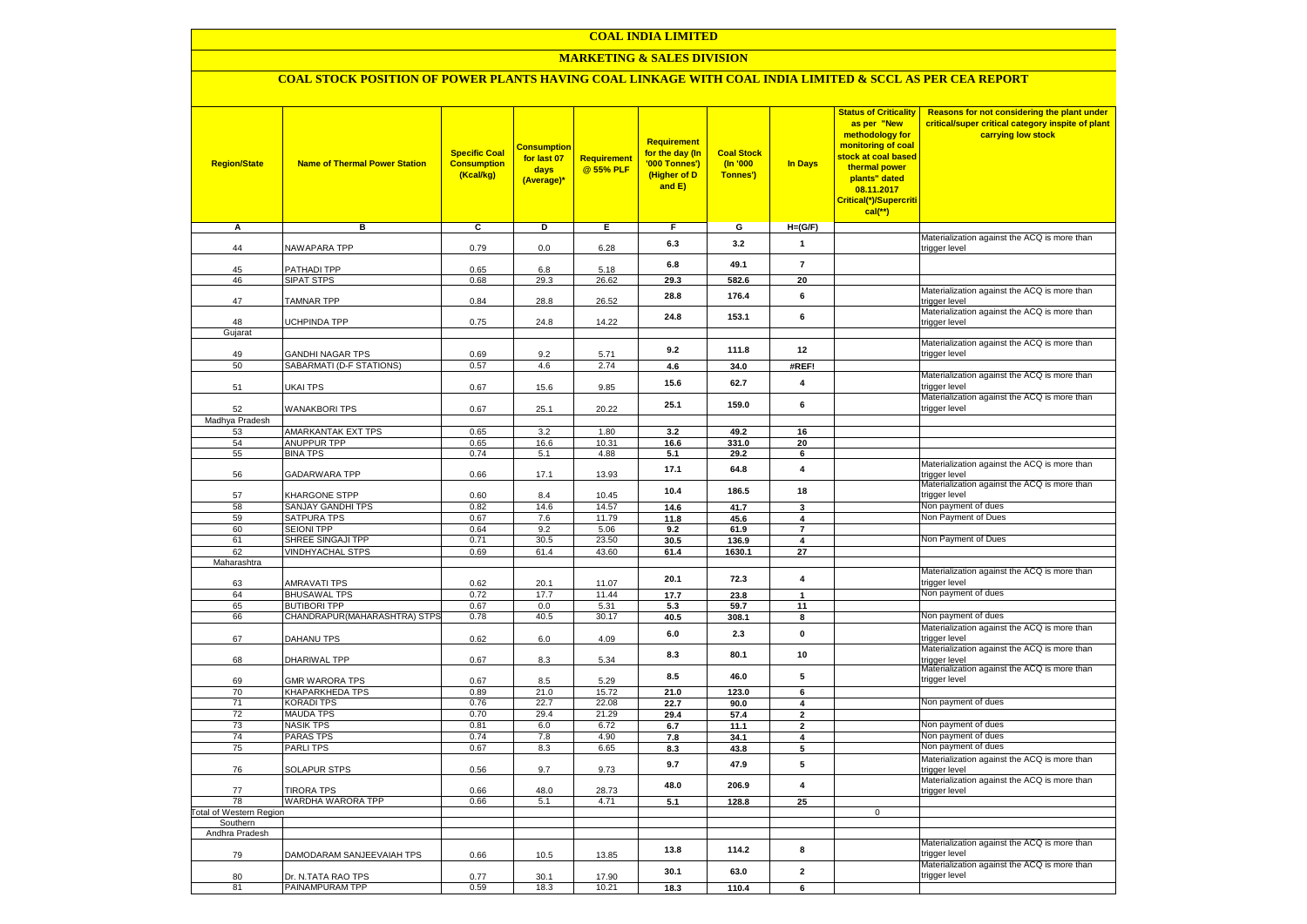### **MARKETING & SALES DIVISION**

# **COAL STOCK POSITION OF POWER PLANTS HAVING COAL LINKAGE WITH COAL INDIA LIMITED & SCCL AS PER CEA REPORT**

| <b>Region/State</b>             | <b>Name of Thermal Power Station</b> | <b>Specific Coal</b><br><b>Consumption</b><br>(Kcal/kg) | <b>Consumption</b><br>for last 07<br>days<br>(Average)* | <b>Requirement</b><br>@ 55% PLF | Requirement<br>for the day (In<br>'000 Tonnes')<br>(Higher of D<br>and E) | <b>Coal Stock</b><br>$($ ln '000<br>Tonnes') | In Days                 | <b>Status of Criticality</b><br>as per "New<br>methodology for<br>monitoring of coal<br>stock at coal based<br>thermal power<br>plants" dated<br>08.11.2017<br>Critical(*)/Supercriti<br>$cal$ (**) | Reasons for not considering the plant under<br>critical/super critical category inspite of plant<br>carrying low stock |
|---------------------------------|--------------------------------------|---------------------------------------------------------|---------------------------------------------------------|---------------------------------|---------------------------------------------------------------------------|----------------------------------------------|-------------------------|-----------------------------------------------------------------------------------------------------------------------------------------------------------------------------------------------------|------------------------------------------------------------------------------------------------------------------------|
| A                               | в                                    | c                                                       | D                                                       | Е                               | F.                                                                        | G                                            | $H=(G/F)$               |                                                                                                                                                                                                     |                                                                                                                        |
| 82                              | RAYALASEEMA TPS                      | 0.76                                                    | 19.7                                                    | 16.60                           | 19.7                                                                      | 46.0                                         | $\overline{2}$          |                                                                                                                                                                                                     | Materialization against the ACQ is more than<br>trigger level                                                          |
| 83                              | SIMHADRI                             | 0.78                                                    | 31.7                                                    | 20.54                           | 31.7                                                                      | 203.9                                        | 6                       |                                                                                                                                                                                                     |                                                                                                                        |
|                                 |                                      |                                                         |                                                         |                                 | 17.3                                                                      | 31.4                                         | $\overline{2}$          |                                                                                                                                                                                                     | Materialization against the ACQ is more than                                                                           |
| 84                              | <b>SGPL TPP</b>                      | 0.53                                                    | 17.3                                                    | 9.26                            |                                                                           |                                              |                         |                                                                                                                                                                                                     | trigger level                                                                                                          |
| 85<br>Karnataka                 | <b>VIZAG TPP</b>                     | 0.67                                                    | 7.0                                                     | 9.20                            | 9.2                                                                       | 44.6                                         | 5                       |                                                                                                                                                                                                     |                                                                                                                        |
|                                 |                                      |                                                         |                                                         |                                 |                                                                           |                                              |                         |                                                                                                                                                                                                     | Materialization against the ACQ is more than                                                                           |
| 86                              | <b>BELLARY TPS</b>                   | 0.63                                                    | 13.3                                                    | 14.23                           | 14.2                                                                      | 69.8                                         | 5                       |                                                                                                                                                                                                     | trigger level                                                                                                          |
| 87                              | KUDGI STPP                           | 0.63                                                    | 20.2                                                    | 19.90                           | 20.2                                                                      | 55.4                                         | 3                       |                                                                                                                                                                                                     | Materialization against the ACQ is more than<br>trigger level                                                          |
| 88                              | <b>RAICHUR TPS</b>                   | 0.66                                                    | 16.9                                                    | 14.98                           | 16.9                                                                      | 56.8                                         | $\mathbf{3}$            |                                                                                                                                                                                                     | Materialization against the ACQ is more than<br>trigger level                                                          |
| 89                              | <b>YERMARUS TPP</b>                  | 0.62                                                    |                                                         | 13.09                           | 13.9                                                                      | 37.1                                         | $\mathbf{3}$            |                                                                                                                                                                                                     | Materialization against the ACQ is more than                                                                           |
| <b>Tamil Nadu</b>               |                                      |                                                         | 13.9                                                    |                                 |                                                                           |                                              |                         |                                                                                                                                                                                                     | trigger level                                                                                                          |
| 90                              | <b>METTUR TPS</b>                    | 0.81                                                    | 9.8                                                     | 8.98                            | 9.8                                                                       | 25.6                                         | 3                       |                                                                                                                                                                                                     | Materialization against the ACQ is more than<br>trigger level                                                          |
|                                 |                                      |                                                         |                                                         |                                 | 7.7                                                                       | 22.9                                         | 3                       |                                                                                                                                                                                                     | Materialization against the ACQ is more than<br>trigger level                                                          |
| 91                              | METTUR TPS - II                      | 0.78                                                    | 7.7                                                     | 6.16                            | 33.1                                                                      | 50.3                                         | $\overline{2}$          |                                                                                                                                                                                                     | Materialization against the ACQ is more than                                                                           |
| 92                              | <b>VORTH CHENNAI TPS</b>             | 0.82                                                    | 33.1                                                    | 19.78                           |                                                                           |                                              |                         |                                                                                                                                                                                                     | trigger level<br>Materialization against the ACQ is more than                                                          |
| 93                              | <b>TUTICORIN TPS</b>                 | 0.96                                                    | 8.3                                                     | 13.31                           | 13.3                                                                      | 69.6                                         | 5                       |                                                                                                                                                                                                     | trigger level                                                                                                          |
| 94                              | <b>VALLUR TPP</b>                    | 0.72                                                    | 24.6                                                    | 14.26                           | 24.6                                                                      | 124.9                                        | $\overline{5}$          |                                                                                                                                                                                                     |                                                                                                                        |
| Telangana                       |                                      |                                                         |                                                         |                                 |                                                                           |                                              |                         |                                                                                                                                                                                                     |                                                                                                                        |
| 95                              | <b>BHADRADRI TPP</b>                 | 0.69                                                    | 12.9                                                    | 9.83                            | 12.9                                                                      | 69.7                                         | 5                       |                                                                                                                                                                                                     |                                                                                                                        |
| 96<br>97                        | KAKATIYA TPS<br>KOTHAGUDEM TPS (NEW) | 0.57<br>0.64                                            | 13.6<br>13.9                                            | 8.33<br>8.46                    | 13.6<br>13.9                                                              | 133.0<br>96.1                                | 10<br>$\overline{7}$    |                                                                                                                                                                                                     |                                                                                                                        |
| 98                              | KOTHAGUDEM TPS (STAGE-7)             | 0.50                                                    | 8.7                                                     | 5.23                            | 8.7                                                                       | 51.4                                         | 6                       |                                                                                                                                                                                                     |                                                                                                                        |
| 99                              | <b>RAMAGUNDEM STPS</b>               | 0.62                                                    | 32.3                                                    | 21.33                           | 32.3                                                                      | 197.2                                        | 6                       |                                                                                                                                                                                                     |                                                                                                                        |
| 100                             | <b>RAMAGUNDEM-B TPS</b>              | 0.77                                                    | 0.3                                                     | 0.64                            | 0.6                                                                       | 14.2                                         | 22                      |                                                                                                                                                                                                     |                                                                                                                        |
| 101                             | <b>SINGARENI TPP</b>                 | 0.58                                                    | 16.5                                                    | 9.12                            | 16.5                                                                      | 128.5                                        | 8                       |                                                                                                                                                                                                     |                                                                                                                        |
| <b>Fotal of Southern Region</b> |                                      |                                                         |                                                         |                                 |                                                                           |                                              |                         | $\mathbf 0$                                                                                                                                                                                         |                                                                                                                        |
| Eastern<br>Bihar                |                                      |                                                         |                                                         |                                 |                                                                           |                                              |                         |                                                                                                                                                                                                     |                                                                                                                        |
| 102                             | <b>BARAUNI TPS</b>                   | 0.63                                                    | 5.2                                                     | 5.90                            | 5.9                                                                       | 118.0                                        | 20                      |                                                                                                                                                                                                     |                                                                                                                        |
| 103                             | <b>BARHI</b>                         | 0.67                                                    | 9.4                                                     | 5.84                            | 9.4                                                                       | 112.6                                        | 12                      |                                                                                                                                                                                                     |                                                                                                                        |
| 104                             | <b>BARH II</b>                       | 0.67                                                    | 18.9                                                    | 11.67                           | 18.9                                                                      | 225.1                                        | 12                      |                                                                                                                                                                                                     |                                                                                                                        |
| 105                             | KAHALGAON TPS                        | 0.80                                                    | 37.3                                                    | 24.62                           | 37.3                                                                      | 174.9                                        | 5                       |                                                                                                                                                                                                     | Materialization against the ACQ is more than<br>trigger level                                                          |
| 106                             | MUZAFFARPUR TPS                      | 0.77                                                    | 4.5                                                     | 3.95                            | 4.5                                                                       | 81.3                                         | 18                      |                                                                                                                                                                                                     | Materialization against the ACQ is more than<br>trigger level                                                          |
| 107                             | <b>NABINAGAR STPP</b>                | 0.58                                                    | 19.0                                                    | 10.14                           | 19.0                                                                      | 244.6                                        | 13                      |                                                                                                                                                                                                     |                                                                                                                        |
| 108                             | <b>NABINAGAR TPP</b>                 | 0.69                                                    | 15.3                                                    | 9.06                            | 15.3                                                                      | 70.9                                         | 5                       |                                                                                                                                                                                                     |                                                                                                                        |
| Jharkhand                       | BOKARO TPS `A` EXP                   | 0.57                                                    | 5.7                                                     | 3.78                            | 5.7                                                                       | 223.3                                        | 39                      |                                                                                                                                                                                                     |                                                                                                                        |
| 109<br>110                      | CHANDRAPURA(DVC) TPS                 | 0.61                                                    | 7.7                                                     | 4.06                            | 7.7                                                                       | 148.0                                        | 19                      |                                                                                                                                                                                                     |                                                                                                                        |
| 111                             | <b>JOJOBERA TPS</b>                  | 0.69                                                    | 3.2                                                     | 2.18                            | 3.2                                                                       | 60.8                                         | 19                      |                                                                                                                                                                                                     |                                                                                                                        |
| 112                             | KODARMA TPP                          | 0.62                                                    | 11.2                                                    | 8.23                            | 11.2                                                                      | 157.9                                        | 14                      |                                                                                                                                                                                                     |                                                                                                                        |
| 113                             | <b>MAHADEV PRASAD STPP</b>           | 0.70                                                    | 5.0                                                     | 5.01                            | 5.0                                                                       | 32.7                                         | $\overline{7}$          |                                                                                                                                                                                                     | Materialization against the ACQ is more than<br>trigger level                                                          |
| 114                             | <b>MAITHON RB TPP</b>                | 0.64                                                    | 14.5                                                    | 8.89                            | 14.5                                                                      | 245.9                                        | 17                      |                                                                                                                                                                                                     |                                                                                                                        |
| 115                             | <b>TENUGHAT TPS</b>                  | 0.75                                                    | 5.2                                                     | 4.16                            | 5.2                                                                       | 36.1                                         | $\overline{7}$          |                                                                                                                                                                                                     | Materialization against the ACQ is more than<br>trigger level                                                          |
| Odisha                          |                                      |                                                         |                                                         |                                 |                                                                           |                                              |                         |                                                                                                                                                                                                     |                                                                                                                        |
| 116                             | <b>DARLIPALI STPS</b>                | 0.71                                                    | 26.8                                                    | 14.95                           | 26.8                                                                      | 352.7                                        | 13                      |                                                                                                                                                                                                     |                                                                                                                        |
| 117<br>118                      | <b>DERANG TPP</b>                    | 0.70                                                    | 17.0<br>18.4                                            | 11.10<br>19.16                  | 17.0                                                                      | 1190.7                                       | 70                      |                                                                                                                                                                                                     |                                                                                                                        |
|                                 | <b>IB VALLEY TPS</b>                 | 0.83                                                    |                                                         |                                 | 19.2                                                                      | 323.2                                        | 17                      |                                                                                                                                                                                                     | Materialization against the ACQ is more than                                                                           |
| 119                             | KAMALANGA TPS                        | 0.72                                                    | 16.5                                                    | 10.02                           | 16.5                                                                      | 31.9                                         | $\overline{\mathbf{2}}$ |                                                                                                                                                                                                     | trigger level                                                                                                          |